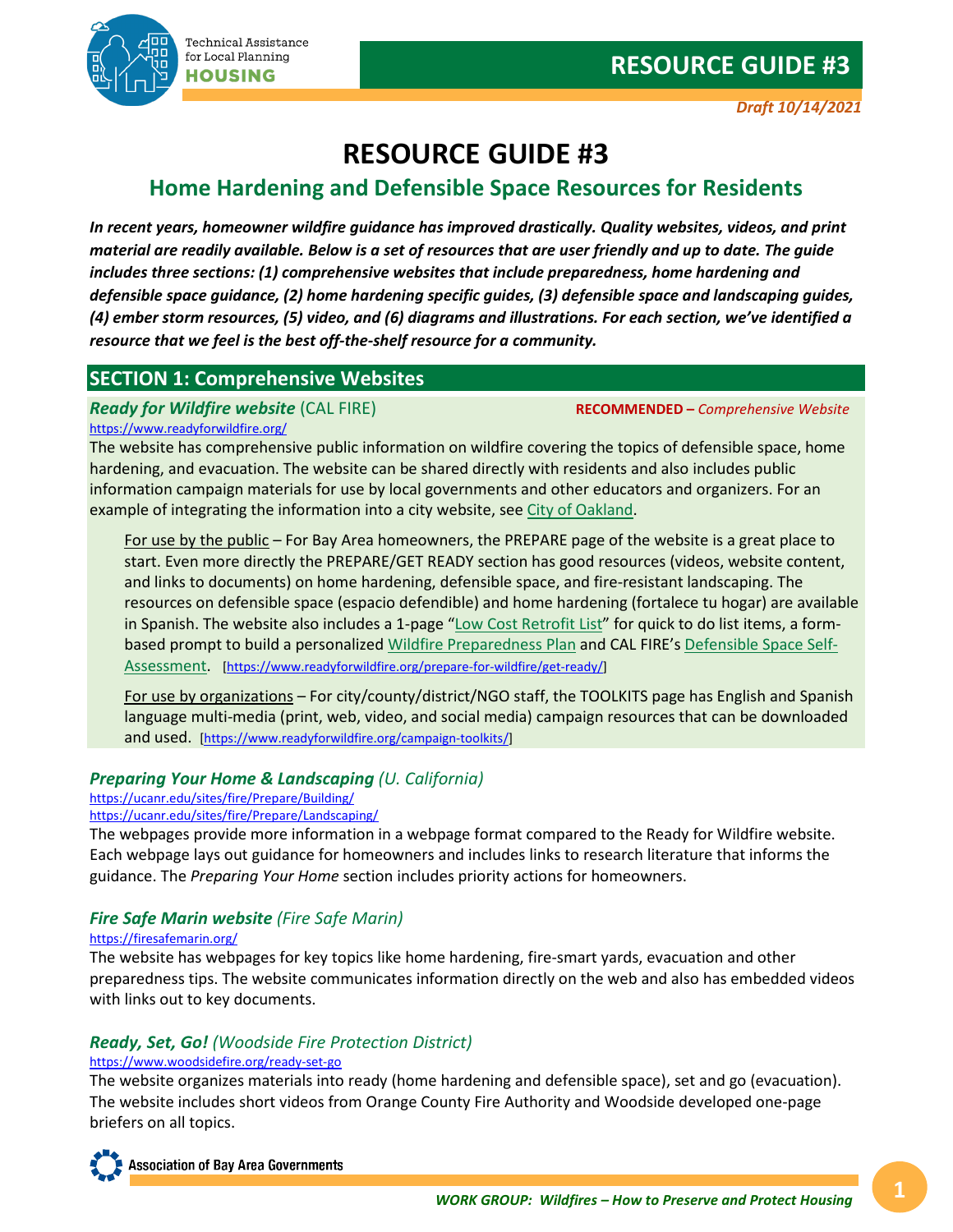#### *Property Owner Resource Library (Santa Rosa)*

<https://srcity.org/3560/Property-Owner-Resource-Library>

The webpage links to key city resources like the WUI map, as well as resident specific guidance on steps they can take to prepare for wildfire. Resources address defensible space, home hardening, notification, evacuation, and more nuanced information around property disclosures at point of sale (AB 38).

### *Living With Fire Document & Prepare Yourself Webpage (Fire Safe Marin)*

#### <https://firesafemarin.org/prepare-yourself/>

This webpage is a one-stop shop for everything a resident needs to prepare themselves and their home.

## **SECTION 2: Home Hardening – Document Guides**

*Wildfire Home Retrofit Guide* **RECOMMENDED –** *Home hardening guide*

*(partner effort U. Nevada, U. California, Lake Tahoe)*

[http://www.readyforwildfire.org/wp-content/uploads/Wildfire\\_Home\\_Retrfit\\_Guide-1.26.21.pdf](http://www.readyforwildfire.org/wp-content/uploads/Wildfire_Home_Retrfit_Guide-1.26.21.pdf)

The document incorporates the latest guidance on defensible space and home hardening in a 20-page guide. In addition to having high quality graphics and clear guidance, it is also able to provide some helpful nuance for site specific situations (e.g. areas with smaller lots). The guide is written for direct use by the public.

### *Research Fact Sheet Series (IBHS, NFPA)*

<https://www.nfpa.org/Public-Education/Fire-causes-and-risks/Wildfire/Firewise-USA/Firewise-USA-Resources/Research-Fact-Sheet-Series>

The website has ten, one-page fact sheets on key home hardening topics: roofing materials, under-eve construction, skylights, decks, fencing, coatings, vents, and more. The one-pagers include background on the research and recommendations for homeowners. Each fact sheet is available as a pdf or InDesign file that can be edited to include local information.

- o [Attic and crawl space vents](https://www.nfpa.org/-/media/Files/Firewise/Fact-sheets/FirewiseFactSheetsAtticsCrawlSpaces.ashx) (PDF) [customizable version](https://www.nfpa.org/-/media/Files/Firewise/Fact-sheets/FirewiseFactSheetsAtticsCrawlSpacesCustomizable.ashx) (PDF)
- o [Coatings](https://www.nfpa.org/-/media/Files/Firewise/Fact-sheets/FirewiseFactSheetsCoatings.ashx) (PDF) [customizable version](https://www.nfpa.org/-/media/Files/Firewise/Fact-sheets/FirewiseFactSheetsCoatingsCustomizable.ashx) (PDF)
- o [Decks](https://www.nfpa.org/-/media/Files/Firewise/Fact-sheets/FirewiseFactSheetsDecks.ashx) (PDF) [customizable version](https://www.nfpa.org/-/media/Files/Firewise/Fact-sheets/FirewiseFactSheetsDecksCustomizable.ashx) (PDF)
- o [Exterior sprinkler systems](https://www.nfpa.org/-/media/Files/Firewise/Fact-sheets/FirewiseFactSheetsExteriorSprinklers.ashx) (PDF) [customizable version](https://www.nfpa.org/-/media/Files/Firewise/Fact-sheets/FirewiseFactSheetsExteriorSprinklersCustomizable.ashx) (PDF)
- o [Fencing](https://www.nfpa.org/-/media/Files/Firewise/Fact-sheets/FirewiseFactSheetsFencing.ashx) (PDF) [customizable version](https://www.nfpa.org/-/media/Files/Firewise/Fact-sheets/FirewiseFactSheetsFencingCustomizable.ashx) (PDF)
- o [Fire spread on ember-ignited decks](https://www.nfpa.org/-/media/Files/Firewise/Fact-sheets/FirewiseFactSheetsEmberIgnitedDecks.ashx) (PDF) [customizable version](https://www.nfpa.org/-/media/Files/Firewise/Fact-sheets/FirewiseFactSheetsEmberIgnitedDecksCustomizable.ashx) (PDF)
- o [Immediate \(noncombustible\) zone](https://www.nfpa.org/-/media/Files/Firewise/Fact-sheets/FirewiseFactSheetsImmediateNoncombustibleZone.ashx) (PDF) [customizable version](https://www.nfpa.org/-/media/Files/Firewise/Fact-sheets/FirewiseFactSheetsImmediateNoncombustible-ZoneCustomizable.ashx) (PDF)
- o [Roofing materials](https://www.nfpa.org/-/media/Files/Firewise/Fact-sheets/FirewiseFactSheetsRoofingMaterials.ashx) (PDF) [customizable version](https://www.nfpa.org/-/media/Files/Firewise/Fact-sheets/FirewiseFactSheetsRoofingMaterialsCustomizable.ashx) (PDF)
- o [Skylights](https://www.nfpa.org/-/media/Files/Firewise/Fact-sheets/FirewiseFactSheetsSkylights.ashx) (PDF) [customizable version](https://www.nfpa.org/-/media/Files/Firewise/Fact-sheets/FirewiseFactSheetsSkylightsCustomizable.ashx) (PDF)
- o [Under-Eave Construction](https://www.nfpa.org/-/media/Files/Firewise/Fact-sheets/FirewiseFactSheetsUnderEaves.ashx) (PDF) [customizable version](https://www.nfpa.org/-/media/Files/Firewise/Fact-sheets/FirewiseFactSheetsUnderEavesCustomizable.ashx) (PDF)

#### *Protect Your Property from Wildfire (IBHS)*

[https://disastersafety.org/wp-content/uploads/2019/03/Wildfire-Retrofit-Guide-California\\_IBHS.pdf](https://disastersafety.org/wp-content/uploads/2019/03/Wildfire-Retrofit-Guide-California_IBHS.pdf) Similar to the Wildfire Home Retrofit Guide above, this document has more information (resulting in a denser 40-page product). It may be helpful for the homeowner that wants to know more.

#### *Wildfire Home Assessment & Checklist (IBHS)*

[https://www.iafc.org/docs/default-source/pdf/wildfire-](https://www.iafc.org/docs/default-source/pdf/wildfire-checklist_ibhse1e8b15c78366c709642ff00005f0421.pdf?sfvrsn=5bdedd0d_0)

[checklist\\_ibhse1e8b15c78366c709642ff00005f0421.pdf?sfvrsn=5bdedd0d\\_0](https://www.iafc.org/docs/default-source/pdf/wildfire-checklist_ibhse1e8b15c78366c709642ff00005f0421.pdf?sfvrsn=5bdedd0d_0)

A guide to determine what parts of the home and surrounding property are most vulnerable to wildfire. Mitigation actions or retrofit actions are outlined with broad cost differentials.





**Association of Bay Area Governments**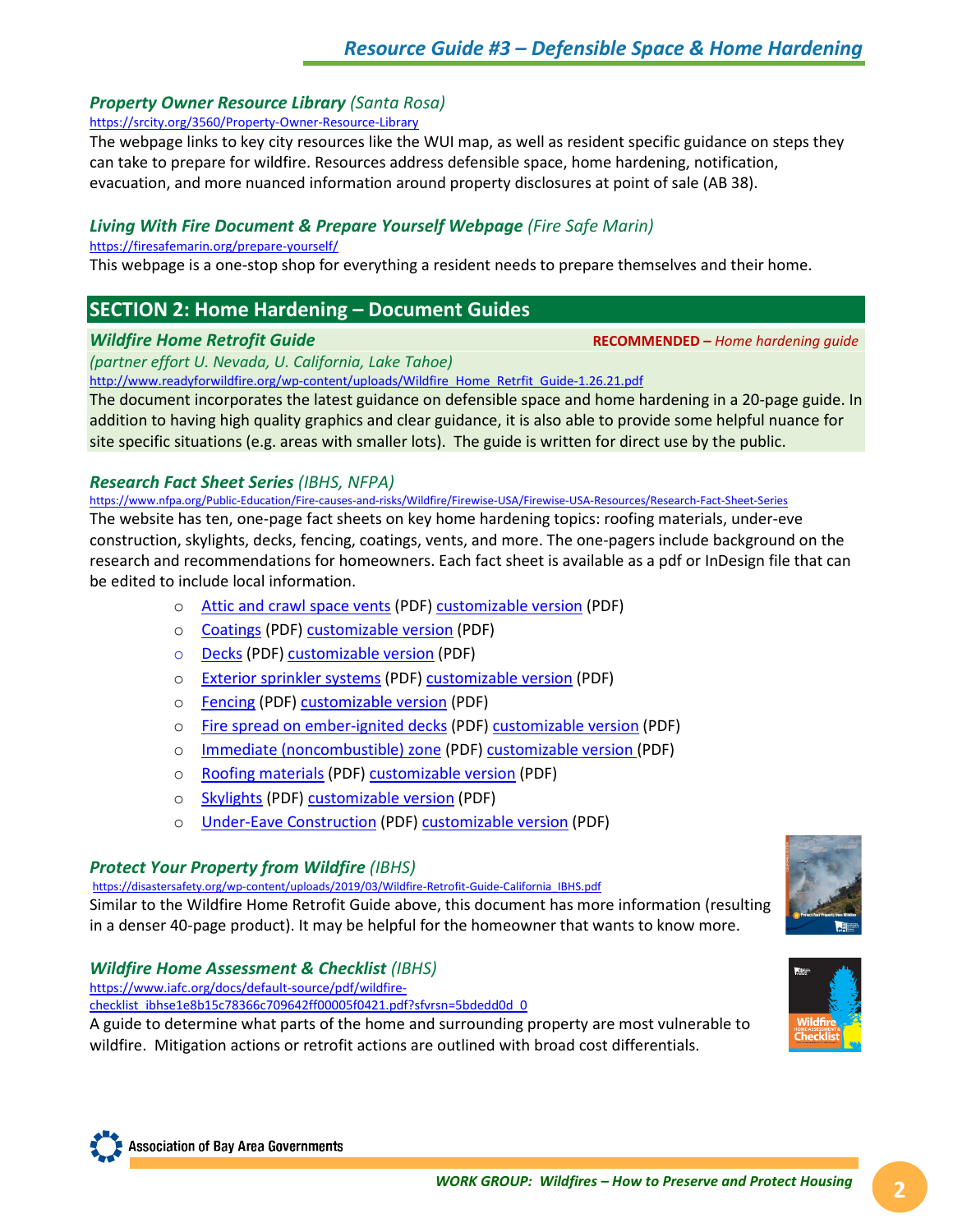## **SECTION 3: Defensible Space & Landscaping – Document Guides**

*Reducing the Vulnerability of Buildings to Wildfire:* **RECOMMENDED -** Website *Vegetation and Landscaping Guidance (U. California) <https://anrcatalog.ucanr.edu/pdf/8695.pdf>*

*The 12-page guide focuses on defensible space guidance and landscaping approaches for a range of circumstances. It provides guidance in selecting plants, their placement, and maintenance.*

#### *The Combustibility of Landscape Mulches (University of Nevada)*

<https://srcity.org/DocumentCenter/View/32305/The-Combustibility-of-Landscape-Mulches?bidId=> A technical pamphlet that demonstrates the fire behavior of different mulch types and concludes with the

recommendation to not have any mulch type adjacent the home. Some mulch types may be appropriate in moderation compared with others.

#### *Fire-Resistant Plants for Home Landscapes (Oregon State U., Washington State U., U. Idaho)* <http://www.firefree.org/wp-content/uploads/2016/02/Fire-Resistant-Plants.pdf>

The 2006 guide is formatted like traditional landscaping guidebooks with species that do not readily ignite. No plants are "fire-safe", but the guide offers less-ignitable options. The guide is included on CAL FIRE's Ready for Wildfire website.

#### *Living with Fire in Napa/Sonoma County (Napa County, Sonoma County)* <https://www.cityofnapa.org/DocumentCenter/View/1501/Living-with-Fire-Brochure-PDF?bidId=>

[https://www.firesafesonoma.org/wp-content/uploads/living\\_with\\_fire.pdf](https://www.firesafesonoma.org/wp-content/uploads/living_with_fire.pdf)

Two, nearly identical resources made for Napa and Sonoma county residents. A great example of building on existing guides. Both guides provide a list of fire-wise landscaping options for the county.

## **SECTION 4: Ember Storm Resources**

*Is Your Home Hardened to Survive a Wildfire Ember Storm? (California Fire Safe Council)* [https://cafiresafecouncil.org/wp-content/uploads/2019/06/2019-CFSC\\_Brochure\\_HARDENED-HOMES.pdf](https://cafiresafecouncil.org/wp-content/uploads/2019/06/2019-CFSC_Brochure_HARDENED-HOMES.pdf) The two-page guide provides an overview of the actions a homeowner can take to reduce wildfire risk.

#### *Be Ember Aware (University of Nevada)*

<https://www.firesafesantacruz.org/images/education-outreach/ember-aware.pdf> A six-slide document with a list of 22 places around a home that are prone to ember-driven wildfire.

#### *Ember Ignition Test (IBHS)*

<https://wildfirerisk.org/reduce-risk/home-hardening/> (half way down page) A two-minute video that shows how embers impact a home.

## **SECTION 5: Videos**

#### *Fire Safe Marin – YouTube Account*

<https://www.youtube.com/c/FIRESafeMARIN>

The account is organized into key themes of community education, fire-smart yards, home hardening, preparedness and others. The account has nearly 90 videos ranging from 1 minute to 1 hour, with many between 3 and 15 minutes.

**Association of Bay Area Governments**